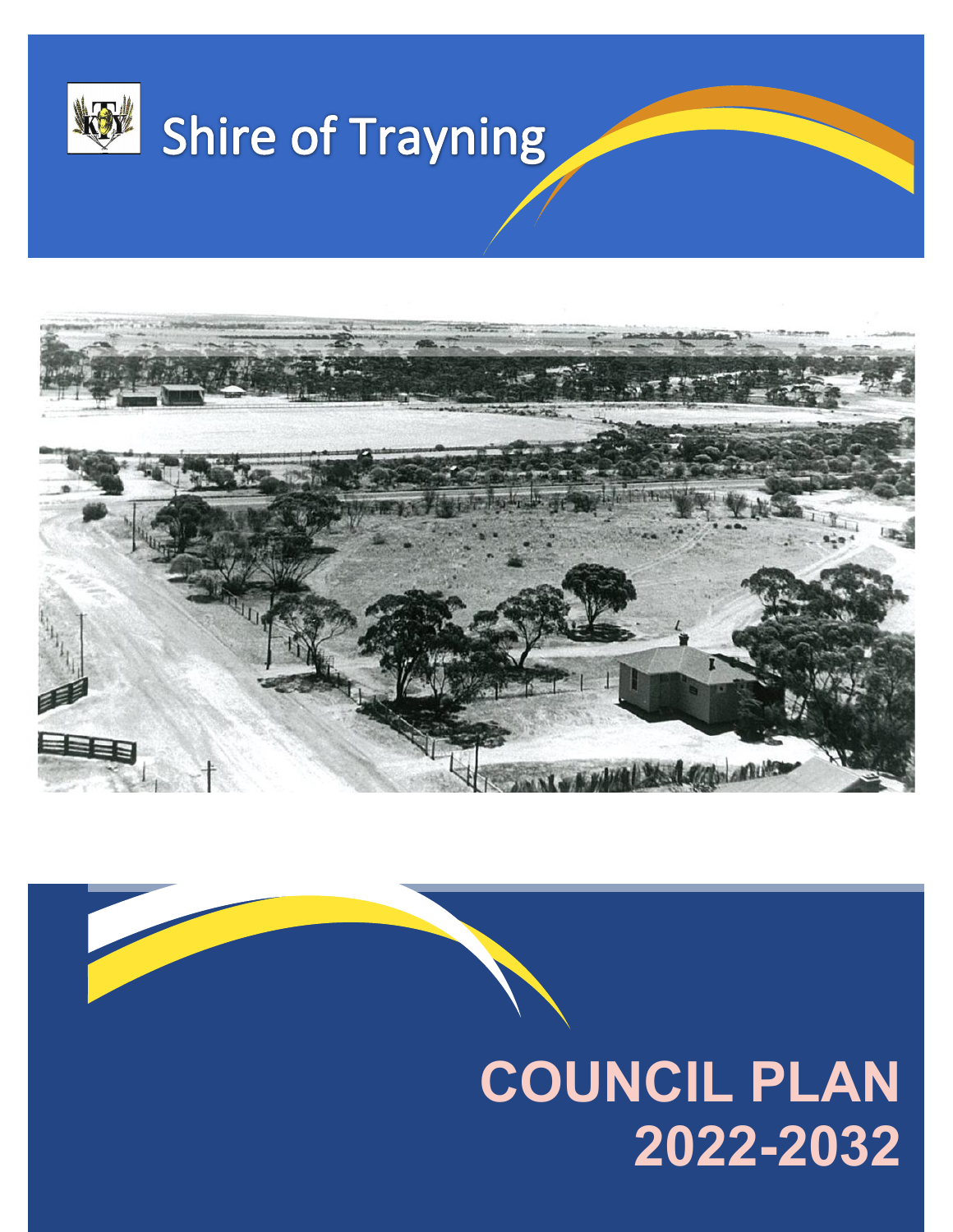

# **Contents**

## **Revision History**

| -<br>Νo | -<br>Jate                                                  | Revision<br>----<br>⊤nr |
|---------|------------------------------------------------------------|-------------------------|
|         | $\sim$ $\sim$ $\sim$<br>$\sqrt{ }$<br>ıд<br><b>VIILVLL</b> | Adopted                 |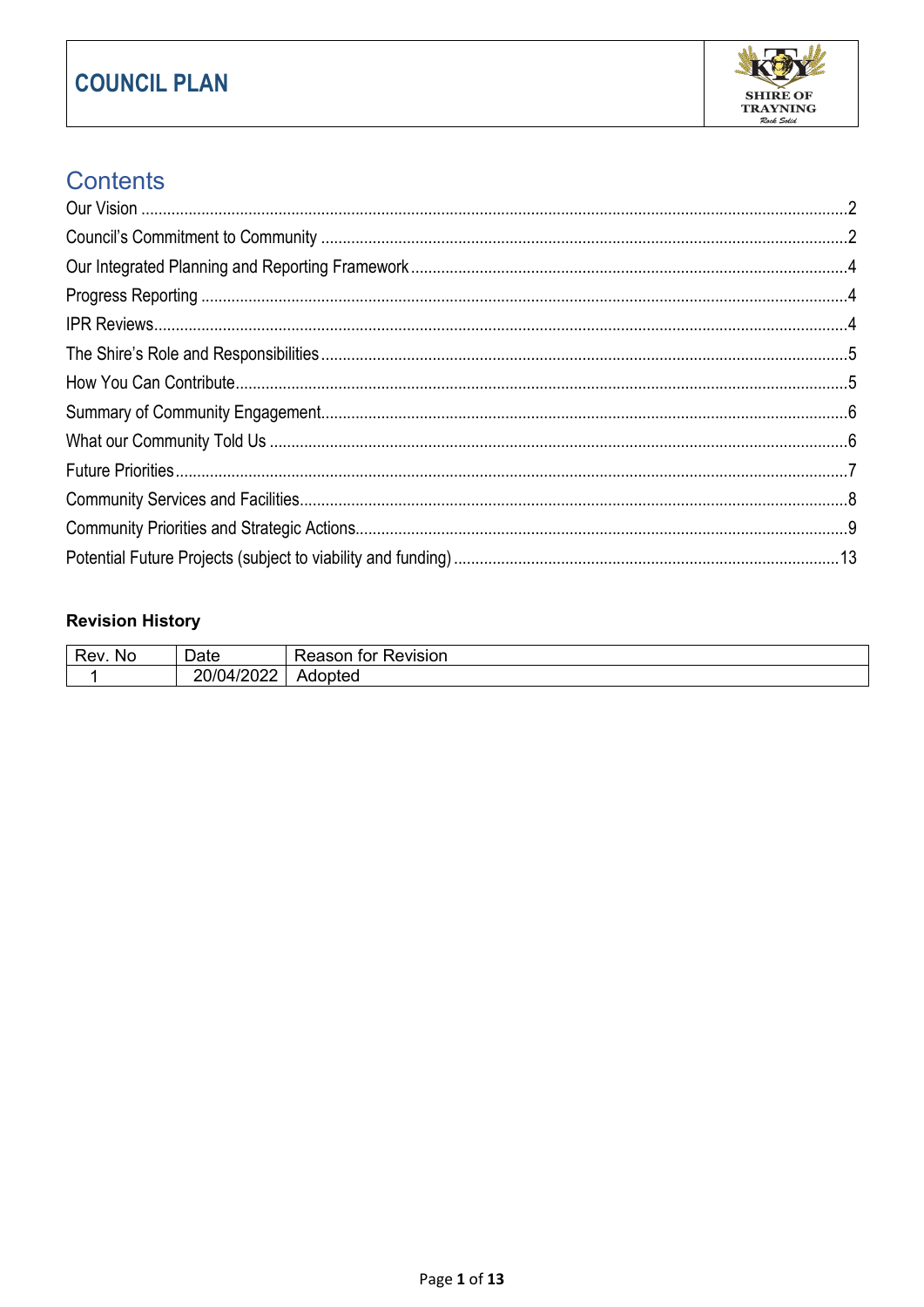

## <span id="page-2-0"></span>**Our Vision**

#### "**Rock Solid**"

The Shire of Trayning is an active, safe and vibrant community that works together with honesty and is respectful of the values of all. We are committed to a progressive, diverse and profitable community that supports healthy lifestyles sustained by positive social values and engaged youth. Our natural assets are valued, protected and enhanced for future generations.

### <span id="page-2-1"></span>**Council's Commitment to Community**

- We will spend local as often as we can
- We will consult and engage with our community
- We will encourage, welcome and value feedback
- We will be open, fair, and impartial in whatever we do
- We will treat all people with respect
- We will encourage and support the volunteers in our community

#### **Key Statistics for the Shire**

| <b>Criteria</b>            | <b>Trayning</b> |
|----------------------------|-----------------|
| Area (Sq km's)             | 1,632           |
| <b>Sealed Roads (km)</b>   | 181             |
| <b>Unsealed Roads (km)</b> | 594             |
| <b>Population</b>          | 350             |
| <b>No of Dwellings</b>     | 240             |
| <b>No of Employees</b>     | 16              |

The Shire of Trayning is a member of the North-eastern Wheatbelt Regional Organisation of Council (NEWROC) consisting of 7 local governments within the north-east Wheatbelt. The Trayning Integrated Strategic Plan compliments the NEWROC Strategic Plan which summarises regional priorities and is available on the Shire website.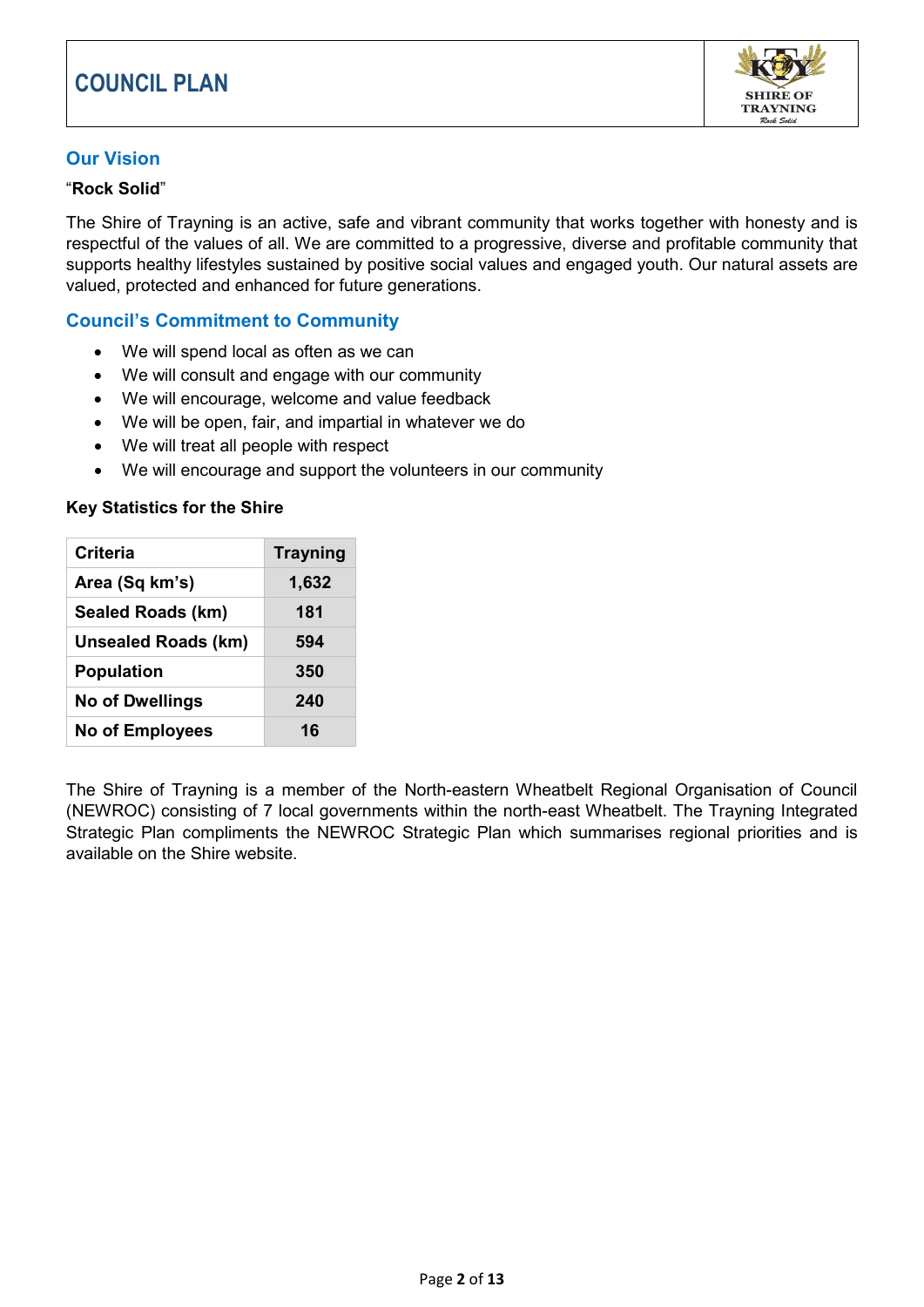

#### **Shire History**

The Shire of Trayning covers an area of 1,632  $km^2$  consisting of agricultural land, nature reserves and national parks in the north-eastern wheat belt region of Western Australia. There are three townships within the Shire, being Trayning, Kununoppin and Yelbeni.

The European history of the region originates when John Septimus Roe's survey party travelled through the Mangowine area in October 1836. From 1845, sandalwood cutters gradually opened up tracks into the hinterland so people could have passed through these areas after the 1850's. Later, Surveyor Charles Hunt in 1865 opened up tracks and established wells and dams in areas to the south and east of this Shire. In 1906 the Government of the day made decisions which were to lead to the opening of the whole region for agricultural purposes.

In January 1912 the first Local Government body formed was the Korrelocking Roads Board. It was an ill‐ fated group that only lasted three months; elected members had to finance its attempts to function as no Government funds were forthcoming. It covered an area from west of Korrelocking to beyond Quelkan and north to include Mount Marshall. In April 1912 the Ninghan Road District was established, which excluded some of the area west of Korrelocking but still took in the remaining areas of the previous board.

The administration was centred in Trayning and the name persisted until 1923 when Wyalkatchem, Koorda, Mount Marshall and Nungarin had become or were becoming Road Districts in their own right. After Wyalkatchem came into existence the Korrelocking and Nembudding areas were excised in 1919/20. Mount Marshall became a Road Board in 1923 and Nungarin in 1924. Some boundary adjustments were made as late as the 1950s. The Ninghan Road District disappeared in 1923 to become the Kununoppin‐ Trayning Road District and in 1961 the Shire of Trayning. The district's population reached its peak in 1927 with some 2,250 people living in the district.

In the post war period, land that had been abandoned during the thirties was taken up by returning servicemen, new and bigger tractors became available and there was for the next decade a considerable degree of land clearing. Today sees the community replanting trees and trying to stem the encroachment of salinity that has resulted. The prosperity resulting from the wool prices of 1951‐52 saw enormous strides made in the mechanisation of farms. New homes replaced ageing early constructions. The wet years of the early 60's saw farms expand production and introduce new pastures. Sheep numbers rose. The drought of 1969 followed by mostly drier and some drought years has seen farmers again suffering some of the same effects as were experienced in the 1930s.

Farming practices have changed over the past few decades, with many smaller farms being sold and amalgamated into larger properties. Modern equipment, technology and a move away from livestock have reduced the labour inputs required for broad acre farming. The effect on employment in the region has been devastating; the Shire's population recorded in the 2016 Census had dropped to 350 with a median age of 50 compared to the State's median age of 36. Gross weekly income levels are reflective of this ageing population, with 35.7% of households having a gross weekly income of less than \$650 compared to 18.3% State wide.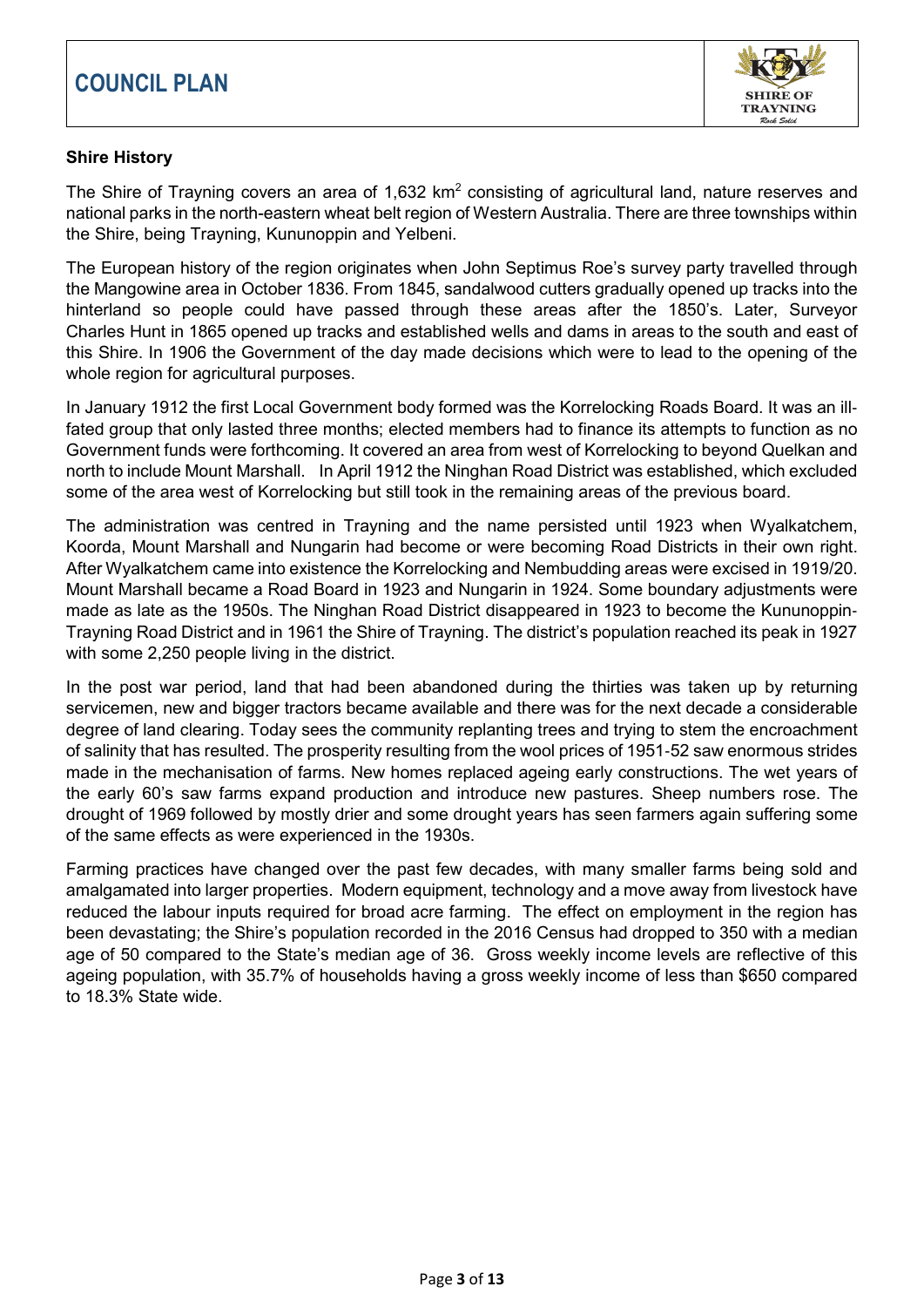

## <span id="page-4-0"></span>**Our Integrated Planning and Reporting Framework**

| <b>Resourcing Framework</b><br>Asset Management Plan<br>Long Term Financial Plan<br><b>Workforce Plan</b> |                                                                                                                                                                             | <b>Shire Specific Plans</b>                                                       |
|-----------------------------------------------------------------------------------------------------------|-----------------------------------------------------------------------------------------------------------------------------------------------------------------------------|-----------------------------------------------------------------------------------|
|                                                                                                           | <b>Council Plan</b><br><b>Strategic Community Plan-10 years plus</b><br>Introduction<br>Vision<br><b>Community Priorities</b>                                               |                                                                                   |
|                                                                                                           | <b>Corporate Business Plan- next 4 years</b><br><b>Strategic Challenges</b><br>Shire Services,<br><b>Shire Facilities &amp; Infrastructure</b><br><b>Strategic Projects</b> |                                                                                   |
| <b>Land Planning Framework</b><br><b>Local Planning Strategy</b>                                          |                                                                                                                                                                             | <b>Legislated Plans</b><br>Access and Inclusion Plan<br><b>Public Health Plan</b> |

The diagram above lists the documents that make up the Trayning Integrated Planning and Reporting (IPR) Framework and demonstrates the importance of this plan which sets the community's aspirations and priorities for all the other plans.

The IPR Framework is based on

- The State Government's Blueprint for the region and other relevant policies, plans and strategies from the State and Federal Governments
- Extensive community engagement on what is important to the people that live within our Shire
- Input from Elected Members and Staff based on feedback they have received and their strong desire to deliver positive outcomes for their community
- The current IPR Framework and partnerships and projects already being delivered

#### <span id="page-4-1"></span>**Progress Reporting**

The Shire of Trayning has adopted a traffic light based Quarterly Scorecard to report progress to Council and the Community against documented commitments. In addition, results are formally communicated to the community annually via the legislated Annual Report.

#### <span id="page-4-2"></span>**IPR Reviews**

This Council Plan will be subjected to a major review requiring extensive community engagement in 2025 as legislated. In addition, the shire priorities will be reviewed and updated annually to reflect any changes to regional and local priorities, the budget and to service levels.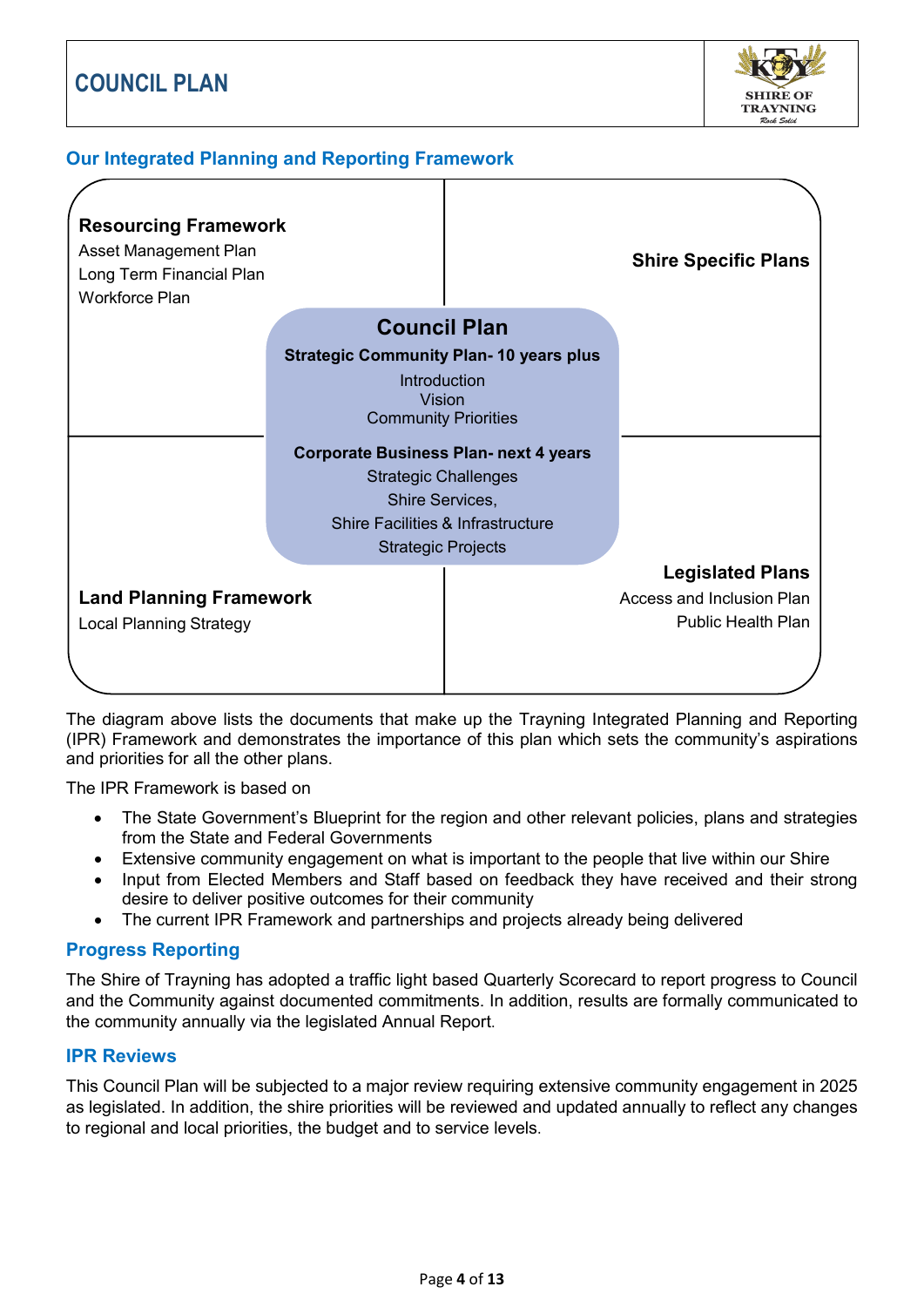

## <span id="page-5-0"></span>**The Shire's Role and Responsibilities**

The work of Local Government is varied and affects the day to day lives of most people in our community. This plan lists the facilities and infrastructure that are maintained and renewed by the Shire of Trayning and also provides a summary of the services that are delivered directly by the Shire. In addition, the Shire advocates for and in some cases contributes to a number of other services that they are not personally responsible for including:

- Child care which is the responsibility of service providers
- Heath care which is the responsibility of WA Country Health and health providers
- Major road upgrades and maintenance which are the responsibility of Main Roads
- Privately owned infrastructure and buildings which are the responsibility of the owner
- Law enforcement and traffic infringements which is the responsibility of the Police
- Reliable power supply which is the responsibility of Western Power
- Telecommunications and the internet which is the responsibility of service providers

## <span id="page-5-1"></span>**How You Can Contribute**

- Attend and support local, events and activities
- Become a volunteer
- Do regular exercise
- Get involved in sporting and recreational activities
- Have fun in our public spaces
- Keep your neighbourhood clean and tidy
- Look out for others
- Report infrastructure damage
- As a community, celebrate our successes
- Develop leadership and problem-solving skills in young people
- Drive safely
- Get to know your neighbours
- Join a community group
- Learn about local history
- Recycle
- Support local events and festivals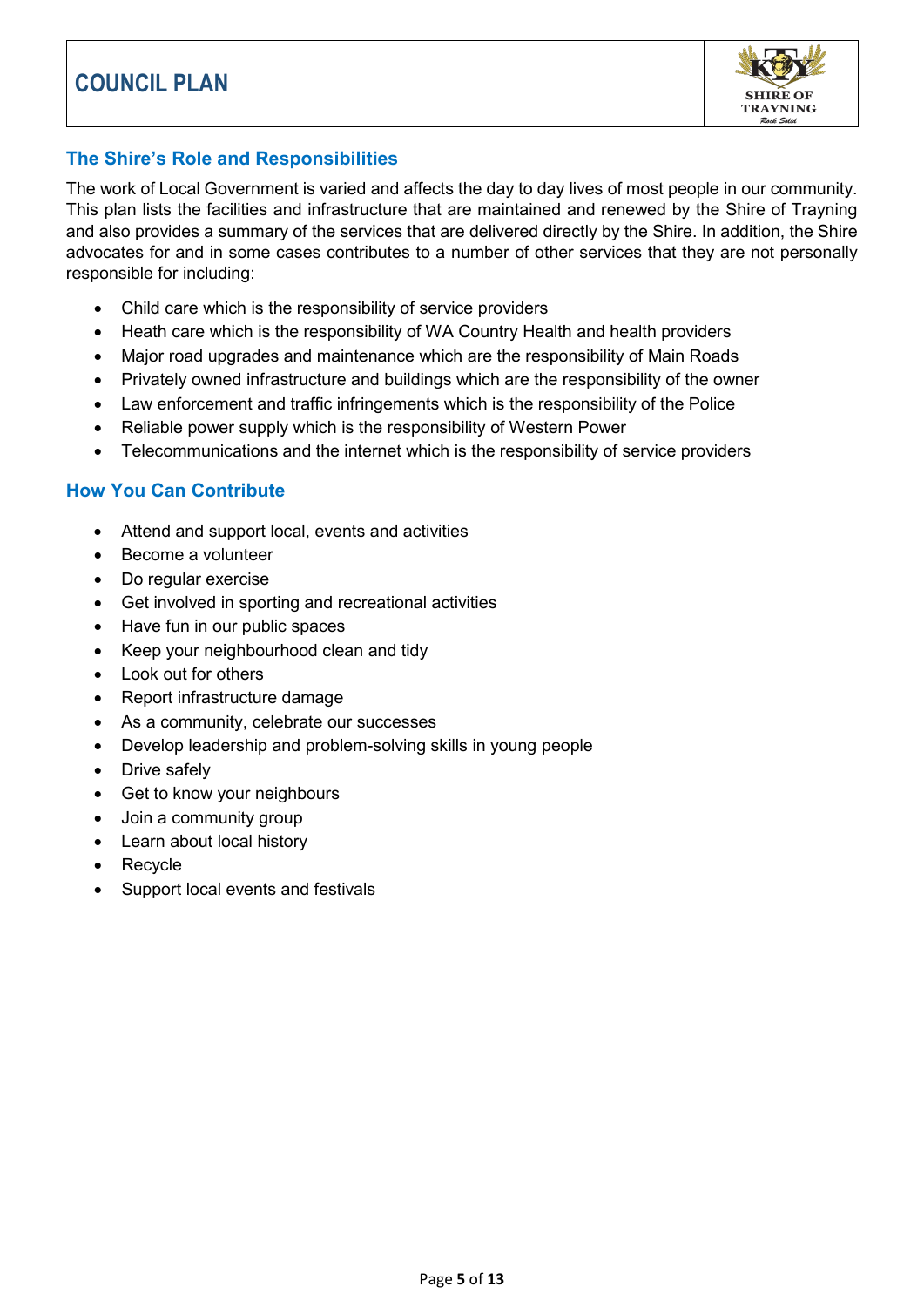

## <span id="page-6-0"></span>**Summary of Community Engagement**

| <b>Engagement Activity</b>              | <b>Venue</b>                    | <b>Attendees</b> |
|-----------------------------------------|---------------------------------|------------------|
| Kununoppin Community Meeting 23/06/2021 | Kununoppin                      | 30               |
| Community Engagement Forum 24/02/2022   | Trayning & District Sports Club | 21               |
| <b>LRCIP Phase 3 Priority Survey</b>    | N/A                             | 29               |
| Needs and Satisfaction Survey           | N/A                             | 24               |
| <b>Total Reach</b>                      |                                 | 104              |

### <span id="page-6-1"></span>**What our Community Told Us**

- The quiet and peaceful rural lifestyle, connection with the town and people, family life and the safety and security of the region are key reason people are attracted to and stay in Trayning.
- The local shop, medical services, education, roads and security and safety are important to local residents.
- The Trayning townscape, sporting precinct, Yelbini rest area and short-term accommodation were the top priorities from the survey conducted to determine the best use of the Local Roads and Community Infrastructure Program (LRCIP) funding.
- Feedback from the Kununoppin community reinforced the importance of the community centre and recommended a number of improvements. There was also strong support to retain the local hall although there are no suggestions on what the hall would be used for and how ongoing upgrades and maintenance will be funded.
- Employment opportunities for young people, maintaining numbers at the local primary school and attracting more population with a focus on families to the area are key priorities from the community needs and satisfaction survey
- Residents are generally happy with the performance of the Shire and the support they receive from elected members.
- Local residents would like the Shire to continue to engage through different mediums. This could be supported by a regular engagement forum with the community and looking to involve community leaders and business people from across the Shire in these conversations.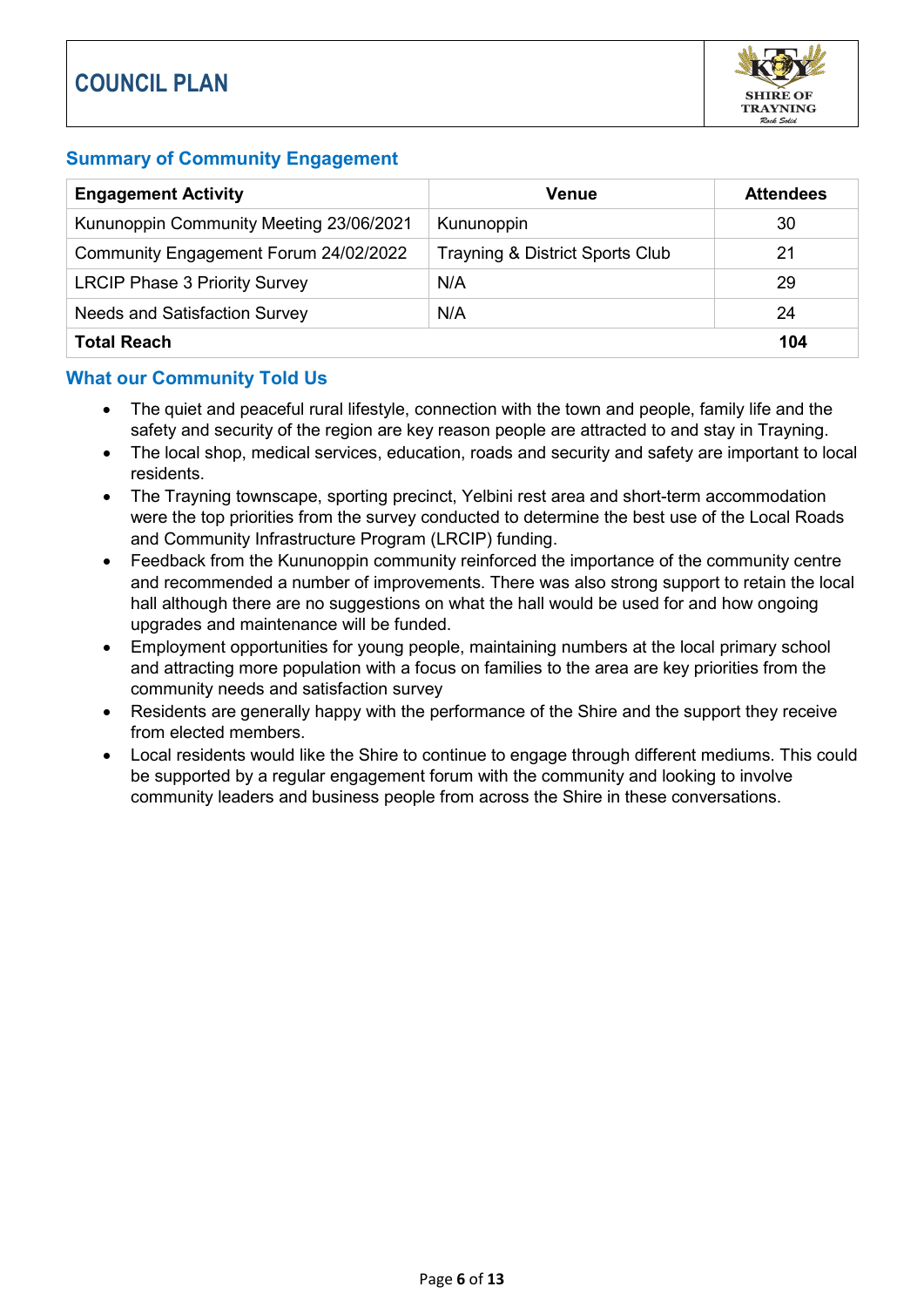

## <span id="page-7-0"></span>**Future Priorities**

Community members were asked to rank the following priorities in order of importance to them with the resulting order being:

| <b>Community Priority</b>                   | Weighted<br>Average |
|---------------------------------------------|---------------------|
| Local Shop                                  | 81.74               |
| <b>Medical Services</b>                     | 81.67               |
| Education                                   | 80.83               |
| Roads                                       | 80.83               |
| Safety & Security                           | 80.00               |
| <b>Bush Fire Control/Emergency Services</b> | 75.00               |
| <b>Rubbish Collection/Waste Management</b>  | 74.17               |
| Housing and Land                            | 73.33               |
| Care for the Environment                    | 72.17               |
| <b>Recreation Facilities</b>                | 70.83               |
| <b>Community Development</b>                | 69.57               |
| Pub                                         | 68.70               |
| <b>Swimming Pool</b>                        | 65.83               |
| <b>Economic Development</b>                 | 63.33               |
| <b>Community Events</b>                     | 62.50               |
| Drainage                                    | 62.50               |
| Café                                        | 59.17               |
| <b>Parks and Gardens</b>                    | 58.33               |
| <b>Youth Facilities</b>                     | 58.33               |
| Dog Control                                 | 57.50               |
| Halls                                       | 55.00               |
| <b>Community Resource Centre</b>            | 54.17               |
| Culture                                     | 50.83               |
| Library                                     | 46.67               |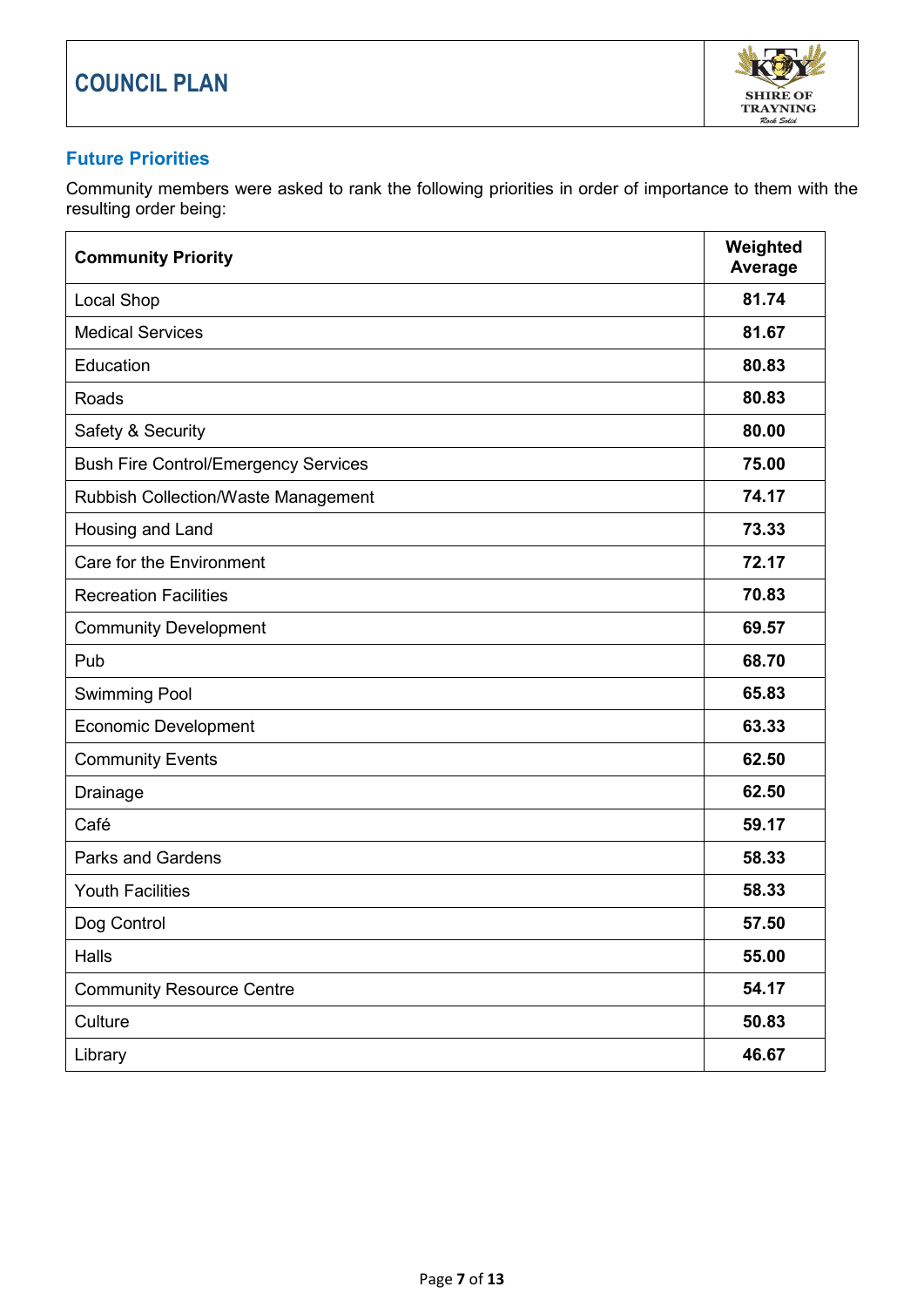

## <span id="page-8-0"></span>**Community Services and Facilities**

Further details on the background, service levels and associated issues are contained in a supporting Services and Facilities Delivery Plan.

| <b>Facility/Service</b>                                                                           | <b>Service Objective</b>                                                                                                                                     |
|---------------------------------------------------------------------------------------------------|--------------------------------------------------------------------------------------------------------------------------------------------------------------|
| <b>Aerodromes</b>                                                                                 | To ensure airstrip access for the Royal Flying Doctor Service.                                                                                               |
| <b>Animal Control</b>                                                                             | To oversee the safe ownership and management of animals                                                                                                      |
| <b>Aquatic Centre</b>                                                                             | To provide a safe and welcoming aquatic facility that is well used                                                                                           |
| <b>Cemeteries</b>                                                                                 | To provide a quiet and dignified place to bury our dead so that<br>they can be remembered by loved ones                                                      |
| <b>Civic Leadership</b>                                                                           | To lead by example and make decisions that are well informed,<br>fair and benefit the community                                                              |
| <b>Community Halls, Buildings &amp;</b><br><b>Public Toilets</b>                                  | To provide meeting places and facilities that are valued by the<br>community and well used                                                                   |
| <b>Community Care</b>                                                                             | To use our resources effectively to meet the diverse needs of<br>community members of all ages and abilities                                                 |
| <b>Economic Services</b>                                                                          | To support the delivery of services that are required by the<br>community and support the local economy                                                      |
| <b>Fire Prevention</b>                                                                            | To work with the community to educate, monitor and minimise<br>the risk of damaging fires within the shire                                                   |
| <b>Health Services</b>                                                                            | To support the provision of health services that promote and<br>support the health and wellbeing of residents and visitors                                   |
| <b>Infrastructure Maintenance</b><br>(Drainage, Stormwater, Footpaths,<br>Roads, Street Lighting) | To plan, renew and maintain infrastructure to a safe operating<br>standard in a manner that meets the needs of our community<br>and supports economic growth |
| <b>Land Planning</b>                                                                              | To provide land options that promote the shire and region as an<br>attractive place to invest, live, and work                                                |
| Library                                                                                           | To provide library services that engage the local community and<br>encourage life-long learning                                                              |
| Parks, Gardens, Streetscapes &<br><b>Playgrounds</b>                                              | To maintain attractive parks, gardens, streetscapes and<br>playgrounds relevant to current usage                                                             |
| <b>Public Health Administration and</b><br><b>Inspections</b>                                     | To provide information, support and inspections to ensure<br>compliance with relevant legislation and local laws                                             |
| <b>Public Safety</b>                                                                              | To work with the community to monitor public safety and<br>compliance with relevant legislation and local laws                                               |
| <b>Sanitation</b>                                                                                 | To provide waste education and collection services that<br>minimise our environmental footprint and are convenient for<br>residents                          |
| <b>Sport and Recreation</b>                                                                       | To maintain facilities and programs that encourage participation<br>and community fitness                                                                    |
| <b>Staff and other Housing</b>                                                                    | To provide and maintain housing that will attract and retain a<br>skilled workforce and accommodate local residents                                          |
| <b>Tourism and Area Promotion</b>                                                                 | To work with business and regional partners to promote<br>Trayning and the region as a great place to visit                                                  |
| <b>Transport Licensing</b>                                                                        | To provide relevant transport licensing options to residents at<br>the local shire office                                                                    |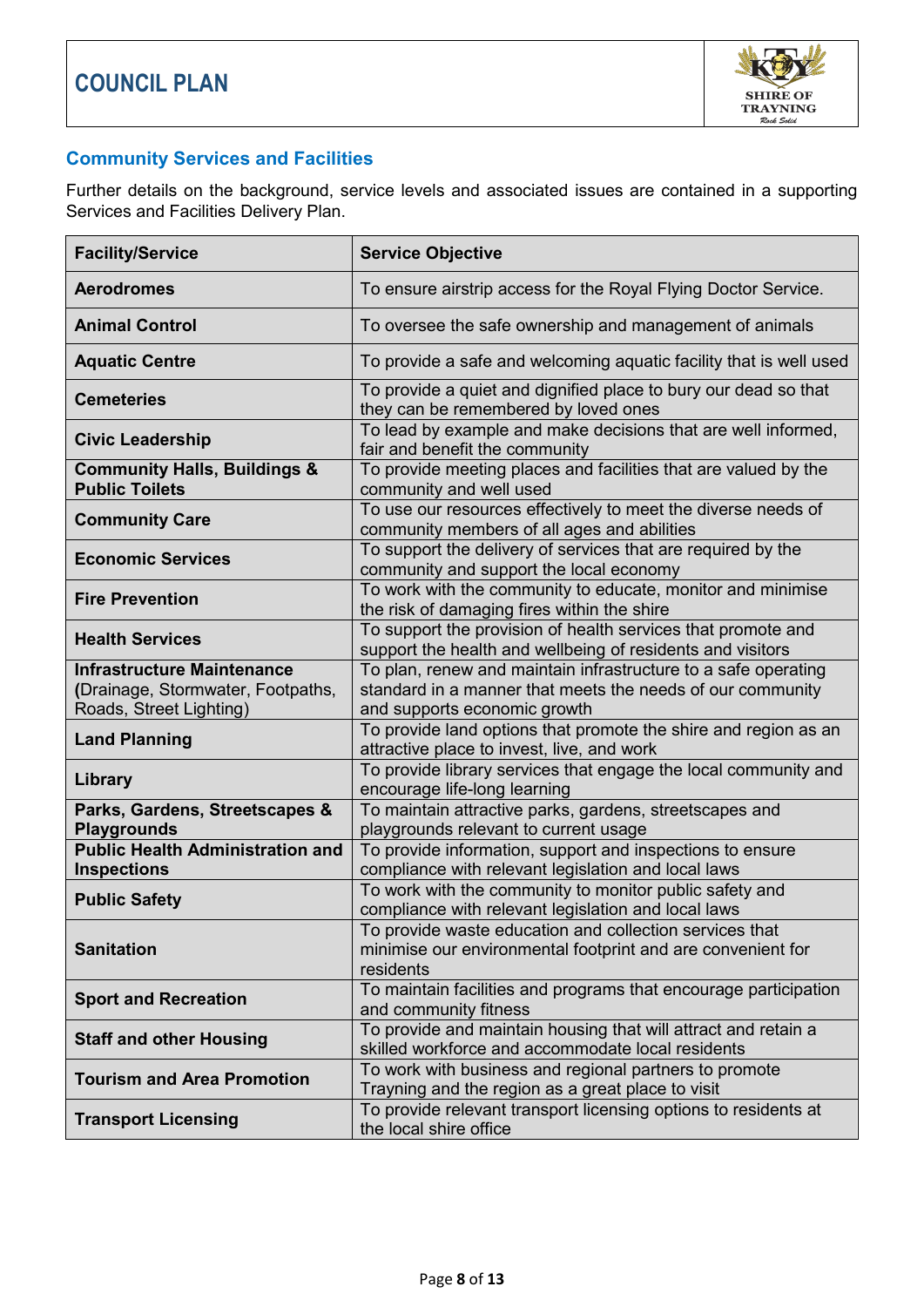

# <span id="page-9-0"></span>**Community Priorities and Strategic Actions**

|                                             | <b>Community Priorities</b>                                                    | We know we are succeeding when                                                                                      |                                                |  |
|---------------------------------------------|--------------------------------------------------------------------------------|---------------------------------------------------------------------------------------------------------------------|------------------------------------------------|--|
| <b>1. OUR COMMUNITY</b>                     |                                                                                |                                                                                                                     |                                                |  |
| 1.1 Community health, safety, and wellbeing |                                                                                | Community feedback indicates satisfaction with<br>the community services delivered                                  |                                                |  |
|                                             |                                                                                | We collaboratively plan and respond with the<br><b>LEMC</b> to emergency situations                                 |                                                |  |
|                                             |                                                                                | Sport and recreational facilities support an active<br>lifestyle                                                    |                                                |  |
|                                             |                                                                                | We retain appropriate medical services and<br>educational opportunities for local residents                         |                                                |  |
|                                             |                                                                                | There are a variety of meeting places and things<br>to do which bring people together                               |                                                |  |
| 1.2 Community connection and participation  |                                                                                | events and programs                                                                                                 | We deliver popular and well attended community |  |
|                                             |                                                                                | Volunteer groups are encouraged and supported<br>leading to a growth in shire partnerships with<br>community groups |                                                |  |
| <b>Ref</b>                                  | <b>Strategic Actions</b>                                                       |                                                                                                                     | <b>Timing</b>                                  |  |
| 1.1                                         | <b>Community health, safety, and wellbeing</b>                                 |                                                                                                                     |                                                |  |
| 1.1.1                                       | Seek funding opportunities for a vermin proof fence at airstrip                |                                                                                                                     | 2021-22                                        |  |
| 1.1.2                                       | <b>Prepare Public Health Plan</b>                                              |                                                                                                                     | 2021-22                                        |  |
| 1.1.3                                       | <b>Review Cemeteries and Dogs Local Laws</b>                                   |                                                                                                                     | 2022-23                                        |  |
| 1.1.4                                       | <b>Review level of Ranger services</b>                                         |                                                                                                                     | 2023-24                                        |  |
| 1.1.5                                       | Review the need for other local laws (eg Health, Cats) that may be<br>required |                                                                                                                     | 2024-25                                        |  |
| 1.2                                         | <b>Community connection and participation</b>                                  |                                                                                                                     |                                                |  |
| 1.2.1                                       | Review the future use of both Town Halls                                       |                                                                                                                     | 2021-22                                        |  |
| 1.2.2                                       | Review Aquatic Centre Management Contract (expires April 2022)                 |                                                                                                                     | 2021-22                                        |  |
| 1.2.3                                       | Review future use of reserves/locations at recreation precincts                |                                                                                                                     | 2022-23                                        |  |
| 1.2.4                                       | Review Library usage, services & future direction                              |                                                                                                                     | 2022-23                                        |  |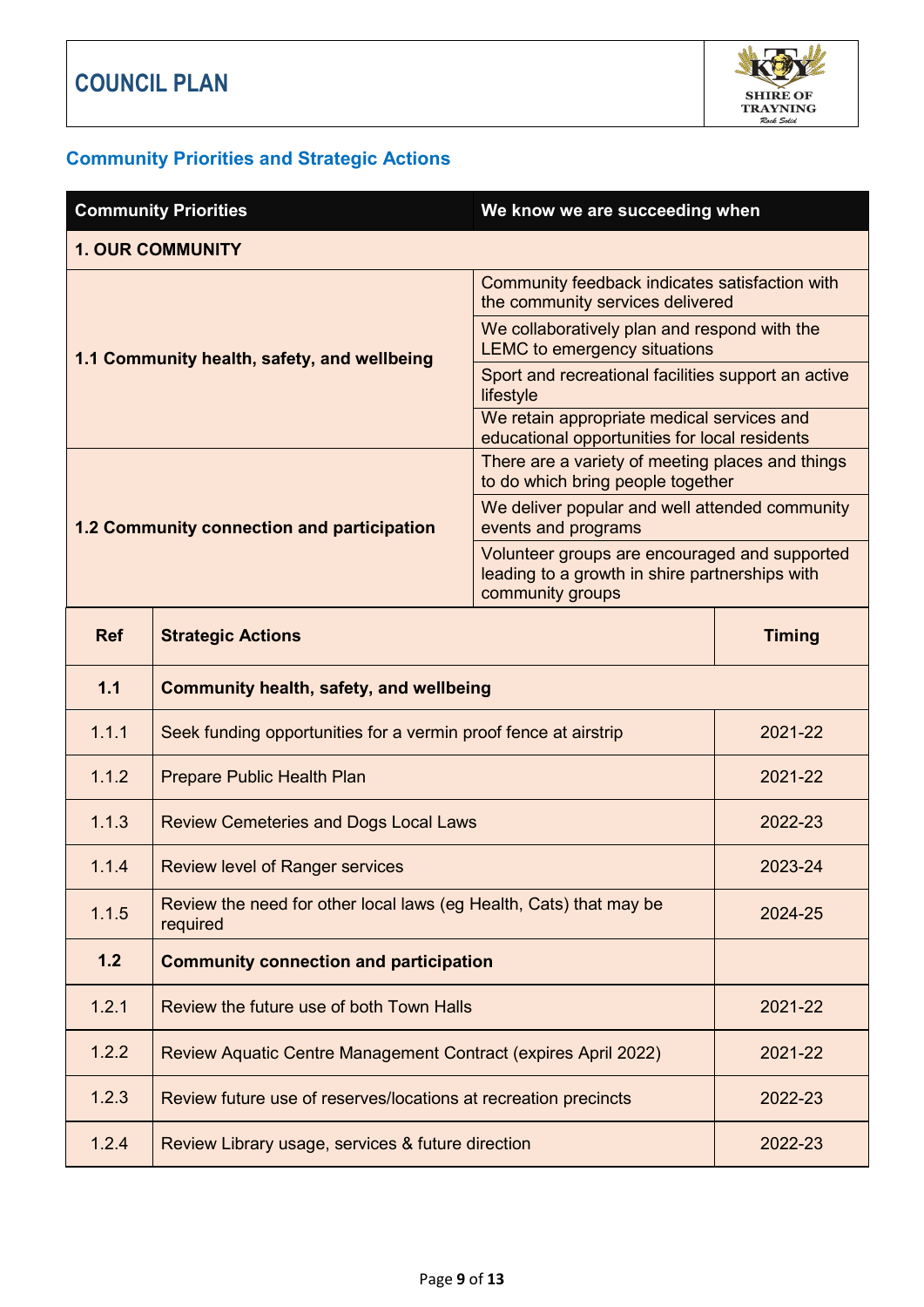

|                          | <b>Community Priorities</b>                                          | We know we are succeeding when                                                             |               |
|--------------------------|----------------------------------------------------------------------|--------------------------------------------------------------------------------------------|---------------|
| <b>2. OUR ECONOMY</b>    |                                                                      |                                                                                            |               |
|                          |                                                                      | Land planning provides future opportunities for<br>business growth and jobs                |               |
| 2.1 Economic Development |                                                                      | We retain our local shop and the pub for locals<br>and tourists                            |               |
|                          |                                                                      | Housing and rental stock assists in the attraction<br>and retention of the local workforce |               |
|                          |                                                                      | Economic growth is achieved through local and<br>regional partnerships                     |               |
|                          | Our community profile is well branded and<br>recognized              |                                                                                            |               |
|                          | 2.2 Tourism promotion and attractions                                | We effectively promote our attractions and<br>experiences                                  |               |
| <b>Ref</b>               | <b>Strategic Actions</b>                                             |                                                                                            | <b>Timing</b> |
| 2.1                      | <b>Economic Development</b>                                          |                                                                                            |               |
| 2.1.1                    | Survey local business to identify barriers/opportunities             |                                                                                            | 2022-23       |
| 2.1.2                    | Investigate need/viability for Child Care or Family Day Care service |                                                                                            | 2022-23       |
| 2.2                      | <b>Tourism promotion and attractions</b>                             |                                                                                            |               |
| 2.2.1                    | Review sealing Yelbeni Parking Bay                                   |                                                                                            | 2021-22       |
| 2.2.2                    | Seek funding opportunities to paint the Trayning CBH Silos           |                                                                                            | 2022-23       |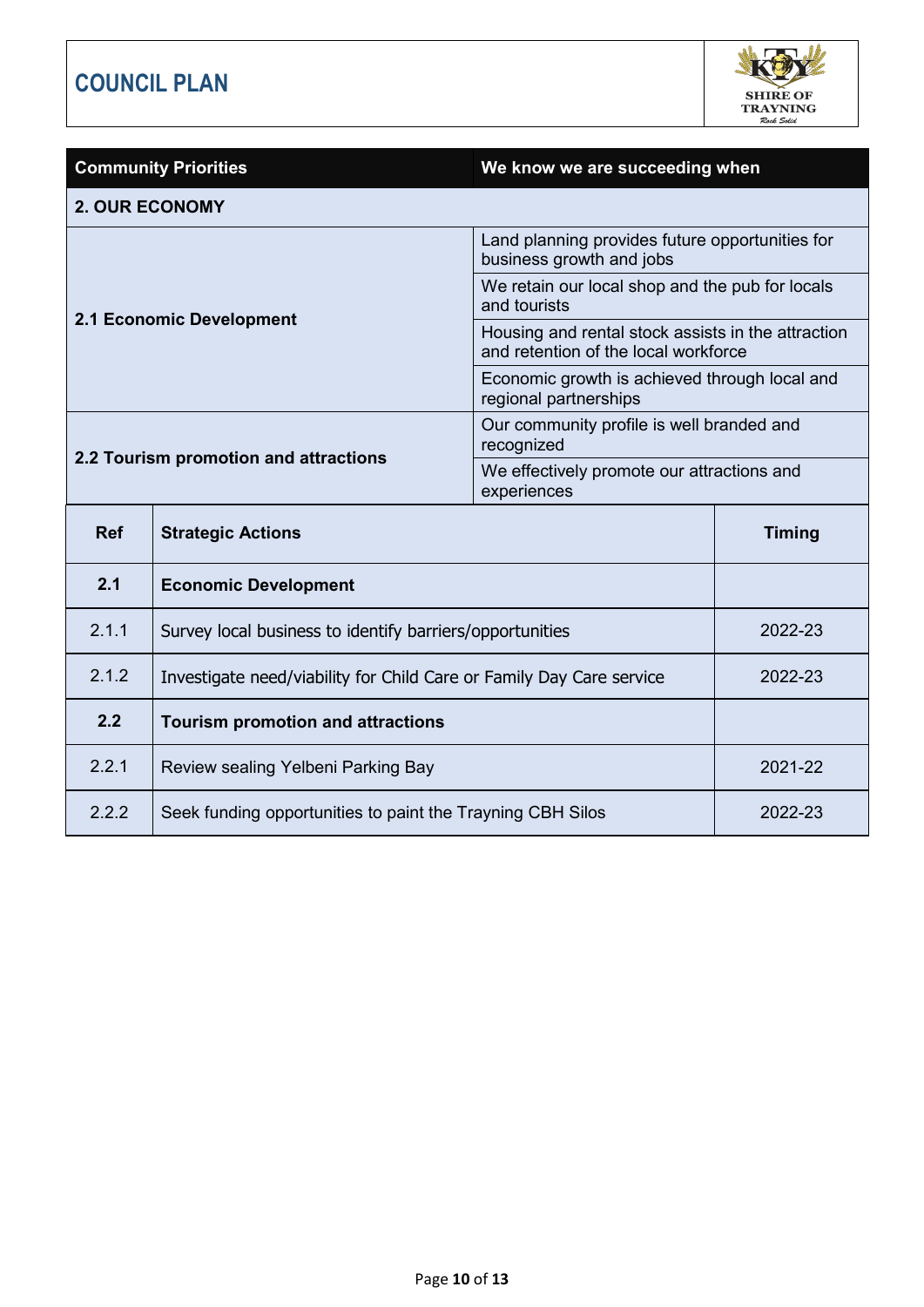

| <b>Community Priorities</b><br>We know we are succeeding when                                                                                                                             |                                                                                                                   |                                                                                              |               |
|-------------------------------------------------------------------------------------------------------------------------------------------------------------------------------------------|-------------------------------------------------------------------------------------------------------------------|----------------------------------------------------------------------------------------------|---------------|
| 3. OUR INFRASTRUCTURE AND NATURAL ENVIRONMENT                                                                                                                                             |                                                                                                                   |                                                                                              |               |
| The maintenance and preservation of shire<br>3.1 Safe, and well-maintained shire owned<br>owned facilities is in line with community needs<br>facilities<br>and Shire financial resources |                                                                                                                   |                                                                                              |               |
|                                                                                                                                                                                           | 3.2 Safe, efficient, and well-maintained road and                                                                 | We deliver a safe and fit for purpose road and<br>footpath network                           |               |
| footpath network                                                                                                                                                                          |                                                                                                                   | Upgrades and improvements are delivered on<br>time and on budget                             |               |
| <b>services</b>                                                                                                                                                                           | 3.3 A high standard of sustainable waste                                                                          | Effective local and regional waste strategies and<br>facilities to reduce, reuse and recycle |               |
| There is effective management of invasive<br>3.4 Conservation of our natural environment<br>species and our nature reserves for the<br>enjoyment of locals and visitors                   |                                                                                                                   |                                                                                              |               |
| <b>Ref</b>                                                                                                                                                                                | <b>Strategic Actions</b>                                                                                          |                                                                                              | <b>Timing</b> |
| 3.1                                                                                                                                                                                       | Safe and well-maintained shire owned facilities                                                                   |                                                                                              |               |
| 3.1.1                                                                                                                                                                                     | Complete audit and replacement of Cemetery plot and row numbers in<br>Kununoppin, Trayning and Yelbeni Cemeteries |                                                                                              | 2021-22       |
| 3.1.2                                                                                                                                                                                     | Review the use of the Anglican Church as a museum                                                                 |                                                                                              | 2023-24       |
| 3.1.3                                                                                                                                                                                     | Review future use and renewal of building assets not currently included in<br>the Asset Management Plan modelling |                                                                                              | 2022-23       |
| 3.2                                                                                                                                                                                       | Safe, efficient and well-maintained road and footpath network                                                     |                                                                                              |               |
| 3.2.1                                                                                                                                                                                     | <b>Review and update Capital Roadworks Plan</b>                                                                   |                                                                                              | ongoing       |
| 3.3                                                                                                                                                                                       | A high standard of sustainable waste services                                                                     |                                                                                              |               |
| 3.3.1                                                                                                                                                                                     | Work with NEWROC to explore opportunities to improve waste<br>management and establish regional landfill          |                                                                                              | Ongoing       |
| 3.3.2                                                                                                                                                                                     | <b>Prepare Refuse Site Closure Plans</b>                                                                          |                                                                                              | 2021-22       |
| 3.3.3                                                                                                                                                                                     | Convert Kununoppin Landfill Site to a Transfer Station                                                            |                                                                                              | 2023-24       |
| 3.3.4                                                                                                                                                                                     | <b>Convert Yelbeni Landfill Site to a Transfer Station</b>                                                        |                                                                                              | 2024-25       |
| 3.4                                                                                                                                                                                       | <b>Conservation of our natural environment</b>                                                                    |                                                                                              |               |
| 3.4.1                                                                                                                                                                                     | Work with the Central Wheatbelt NRM on agreed revegetation projects                                               |                                                                                              | Ongoing       |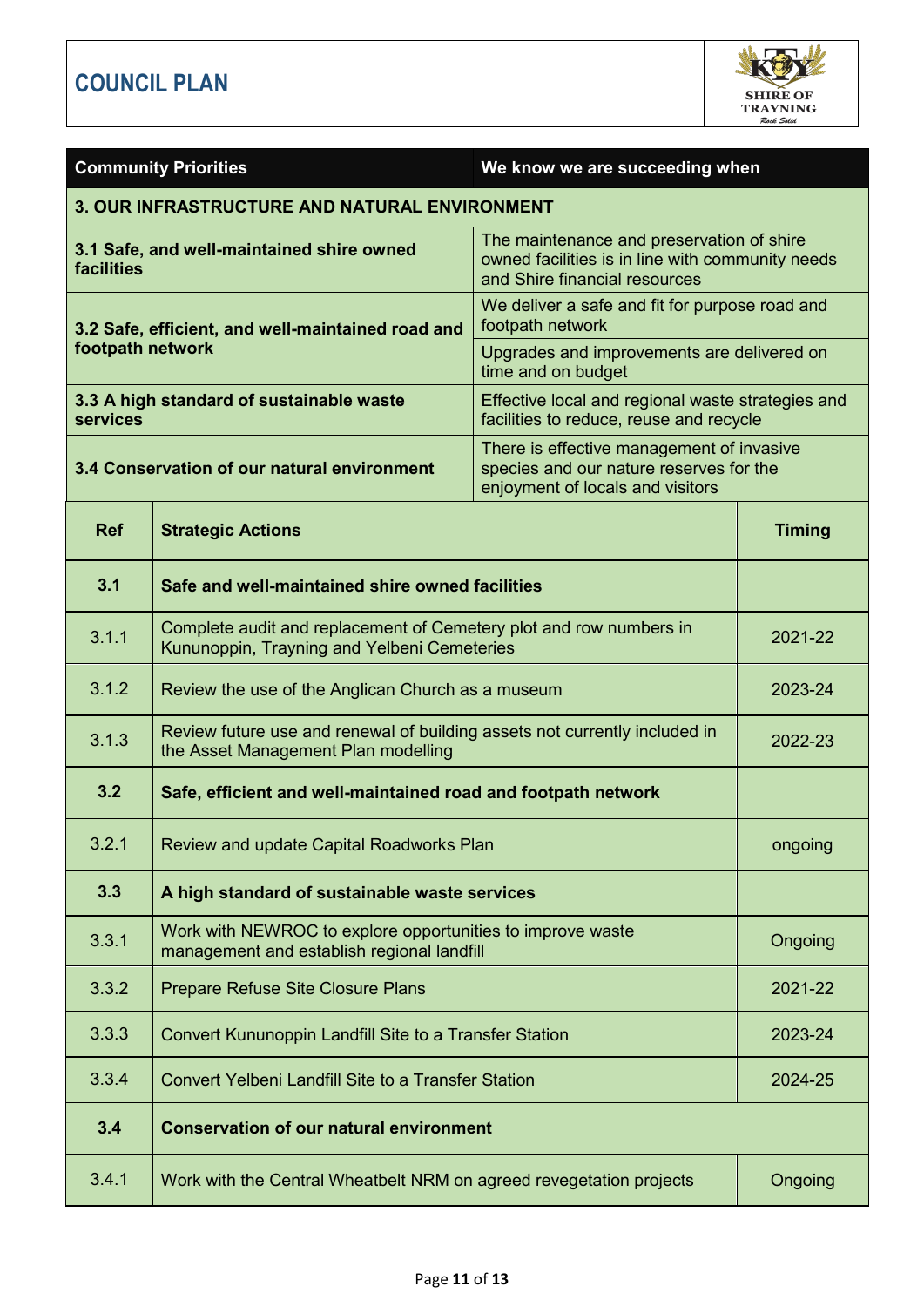

|                                                                                             | <b>Community Priorities</b>                                                                                                                                                 | We know we are succeeding when                                               |         |
|---------------------------------------------------------------------------------------------|-----------------------------------------------------------------------------------------------------------------------------------------------------------------------------|------------------------------------------------------------------------------|---------|
|                                                                                             | <b>4. Our Organization</b>                                                                                                                                                  |                                                                              |         |
|                                                                                             |                                                                                                                                                                             | Elected members are trained and supported to<br>make well informed decisions |         |
| 4.1 Skilled and capable shire staff and<br>community leaders                                |                                                                                                                                                                             | We invest in the wellbeing and development of staff                          |         |
|                                                                                             |                                                                                                                                                                             | We provide a high standard of customer service                               |         |
|                                                                                             | We deliver sound financial and asset management<br>4.2 Effective forward planning, customer<br>We report performance against targets in our plans<br>service and engagement |                                                                              |         |
|                                                                                             |                                                                                                                                                                             |                                                                              |         |
| We are recognized for our collaborative planning by<br>key stakeholders and regional groups |                                                                                                                                                                             |                                                                              |         |
| <b>Ref</b>                                                                                  | <b>Timing</b><br><b>Strategic Actions</b>                                                                                                                                   |                                                                              |         |
| 4.1                                                                                         | Skilled and capable shire staff and community leaders                                                                                                                       |                                                                              |         |
| 4.1.1                                                                                       | Identify funding opportunities for construction of new staff housing<br>Ongoing                                                                                             |                                                                              |         |
| 4.1.2                                                                                       | Provide opportunities and appropriate resources for staff and elected<br>Ongoing<br>member professional development                                                         |                                                                              |         |
| 4.2                                                                                         | Effective forward planning, customer service and engagement                                                                                                                 |                                                                              |         |
| 4.2.1                                                                                       | Prepare and adopt a Long-Term Financial Plan<br>2021-22                                                                                                                     |                                                                              |         |
| 4.2.2                                                                                       | Prepare and adopt an Asset Management Plan for all asset classes<br>2021-22                                                                                                 |                                                                              |         |
| 4.2.3                                                                                       | Trial a regular community engagement forum to keep the community<br>informed of progress against agreed priorities                                                          |                                                                              | 2022-23 |
| 4.2.4                                                                                       | Review the benefits of a Resource Sharing Agreement<br>2022-23                                                                                                              |                                                                              |         |
| 4.2.5                                                                                       | Review future sustainability of the Shire<br>2023-24                                                                                                                        |                                                                              |         |
| 4.2.6                                                                                       | <b>Review the Police Licensing Service</b>                                                                                                                                  |                                                                              | 2024-25 |